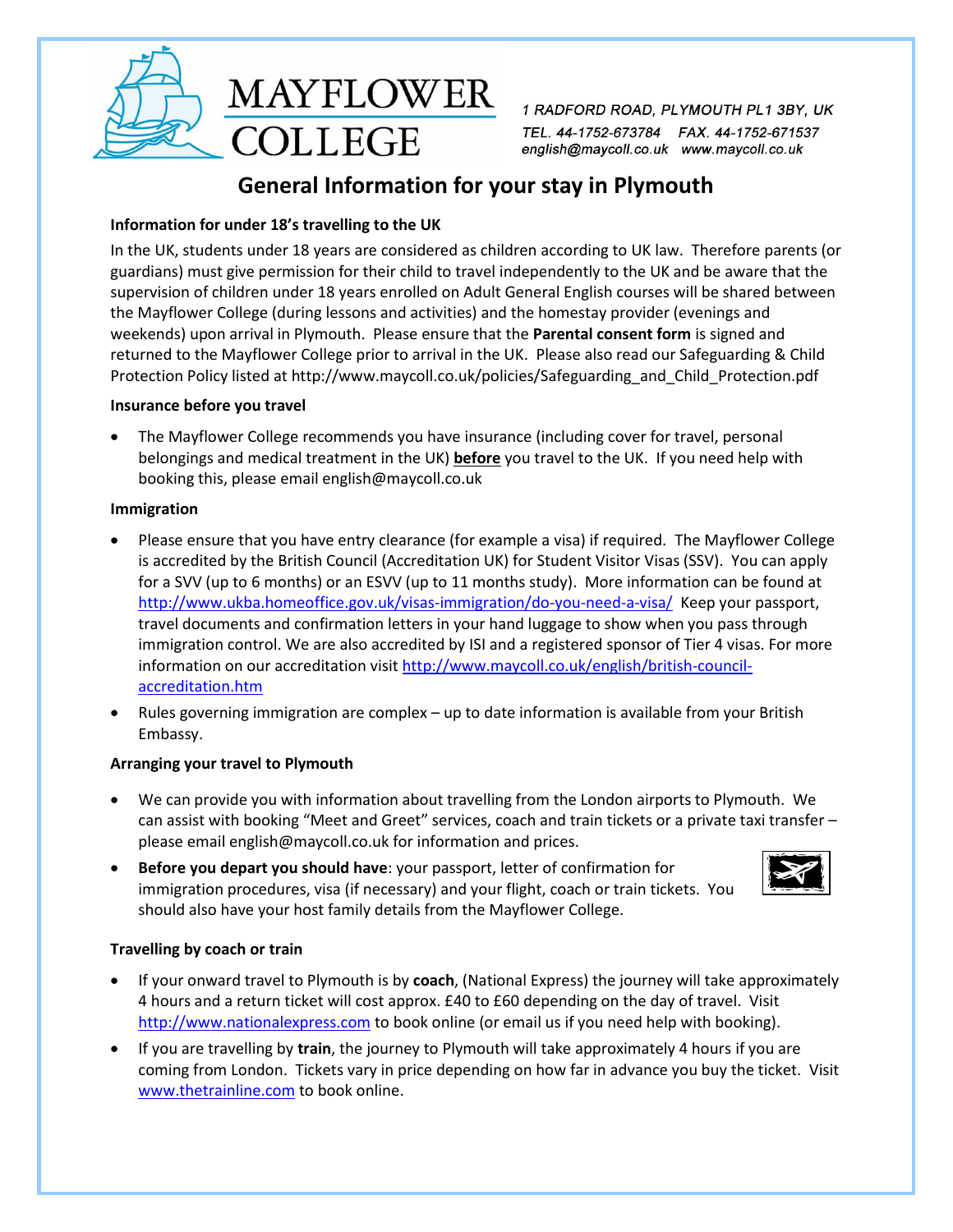You should try to arrive in Plymouth **after 7:30am and before 10.30pm** so your host family can meet you upon arrival in Plymouth. If you arrive in Plymouth after 10.30pm and before 7:30am, you will need to take a taxi at your own expense from the bus station or train station to the host family.

### **Travelling by private taxi**

- If you arrange to travel by private taxi you will be met in the arrivals lounge by a representative from the taxi company. The representative will have a board with your name on.
- The taxi driver will escort you from the airport direct to your host family. The journey will take approximately 4 to 5 hours if you are coming from London, 2.5 hours if you are coming from Bristol, and approximately 1 hour if you are coming from Exeter.
- If the taxi repreentative is not there to meet you, please go to the Airport information desk and ask for assistance.

## **Your home-stay accommodation**

- You will have a single room with an area for private study. Your family will provide breakfast and evening meal between Monday and Friday and breakfast, packed lunch and evening meal on Saturday and Sunday .
- Every care is taken to match you with an appropriate host family. Your host family will be friendly and welcoming and will give you every opportunity to practice your English and feel at home.
- English food varies considerably and your host family will make every effort to prepare food that you enjoy. Inform the college prior to your arrival if you have any special dietary requirements (vegetarian, allergies etc).
- The Mayflower College will also be able to help you if any problems arise. Speak to your teacher or the Student Services Officers if you have any questions.

#### **Telephoning your parents**

- Upon arrival at the host family, you will be able to make a reverse charges call to speak to your parents so they know that you have arrived safely! All families generally have wi-fi available to students, so you can Skype or send an email - please ask your family for details.
- Mayflower College sells international telephone cards for students to use from private and public telephones (£5 cards are available), and we have lots of PCs for students to use to access the internet.

# **Your first day**

 On the first day of lessons your host families will bring you to college at 09.00 hrs. There will be a 15 minute talk for all new students and lessons will commence at 9.15 hrs. Your family will collect you after lessons on your first day.

#### **Travelling to school by bus**

- You can buy a bus pass for travel on local buses from the Mayflower College. Your host family will live a short bus ride (usually 10 to 20 minutes) away from the city centre. Typically a 1-week bus pass will cost between £13 and £15.
- Your host family will tell you where to catch the bus and give you information about the times of your bus home.
- Copies of bus route maps and timetable information are available from the Mayflower College.

#### **Your lessons**